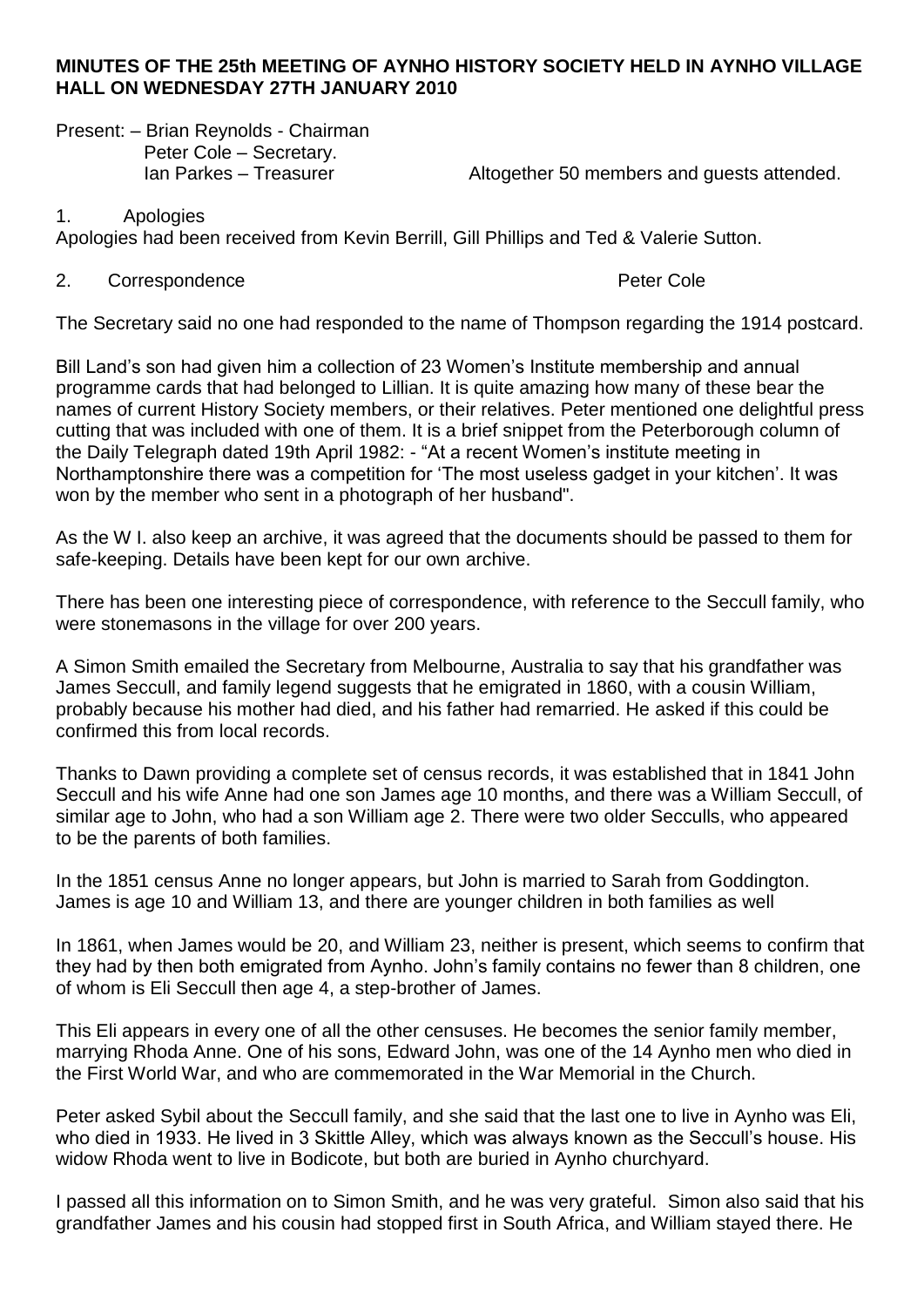had a son, Arthur William Seccull, who became a well-known cricketer. Born in 1868, he was a member of the first South African team to tour England in 1894. Back in South Africa in 1895-96, he played in the third Test at [Cape Town](http://en.wikipedia.org/wiki/Newlands_Cricket_Ground) against the **[England side](http://en.wikipedia.org/wiki/English_cricket_team) under Lord Hawke**, scoring 6 and 17 not out and taking two wickets for 37 runs. So we can add another name to our list of famous people to be associated with Aynho, a South African test cricketer

# 3. Finance Report 2009 Ian Parkes

The Treasurer reported that funds at the end of last year stood at £721.47, although as a good many people had paid their subscriptions that evening, the total would now be considerably higher. Seven new members had just joined.

# 4. Chairman's Report Brian Reynolds

Brian said that he had heard from Time Team, but unfortunately they did not feel that Aynho would be of sufficient interest for their viewers. Zetica would be able to come again with digital imaging and ground-penetrating radar to see if they can identify other tunnels. O.U.A.S. are still examining earth, etc taken from the tunnel to see if can offer any clues. A Victorian child's shoe has been found when a pond at Ramblers Cottage was emptied for work to be done there.

The piano that John Fulcher contributed towards is now in place in the Hall. We must decide soon what to do with the £100 he has given to our Society.

Elizabeth Cartwright-Hignett has visited Aynho, and she is very impressed with both the Cartwright Hotel, and with what James Perkins has done to restore the House. He has won a national award from the Georgian Group for his restoration.

A Community Connection Roadshow will be held in the Village Hall on Wednesday 24th February from 9.30 to 11.30 am, with service providers, and representatives from village organisations, including our Society, to give advice and tell people about what is provided in our village.

Brian has bought a book on eBay, which includes an article "Spotlight on Aynho".

### 5. **The Cartwright Papers Dr. Jim McDermott**

Dr. McDermott said that to avoid going over ground he had covered last time, he had decided to concentrate on the Cartwright family's life in the decade of the 1880s. This was an interesting period, because there is a great deal of information and there were two strong influences. Firstly all the landed gentries were beginning to feel the pinch due to the agricultural depression, so that land values had really plummeted, and tenants were no longer able to afford their rents.

In his long life William Ralph Cartwright had purchased a lot of properties, and had paid a great deal for Soane to rebuild the House, but he had always played the stock market very badly, so on his death he had left the estate with large debts. Sir Thomas had inherited these debts, but he only lived for three further years, and many properties needed repair during that time. Provision had to made for both widows, further adding to the debts.

On taking over, William Cornwallis Cartwright sat down and calculated all the income and liabilities, and realised that excluding the House, the (mostly paper) assets amounted to £17,500, the actual debts were £16,000. Realising that rental income was going to reduce considerably, he was therefore obliged to rent out the House, and live abroad for most of the time, which would be cheaper. Later on he became an M.P., and rented a house in London.

Secondly, luckily for him, in 1881 his cousin Major Fairfax Cartwright of Edgcote died without an heir, so after 30 years of belt-tightening he inherited a large sum of money, a yacht, and importantly a portfolio of very nice London properties. This saved the family from penury. William Cornwallis lived off the £5,000 income from these rents, and allowed the Aynho estate money to be used solely for the upkeep of the estate. His elder son, Tommy (to distinguish him from W C's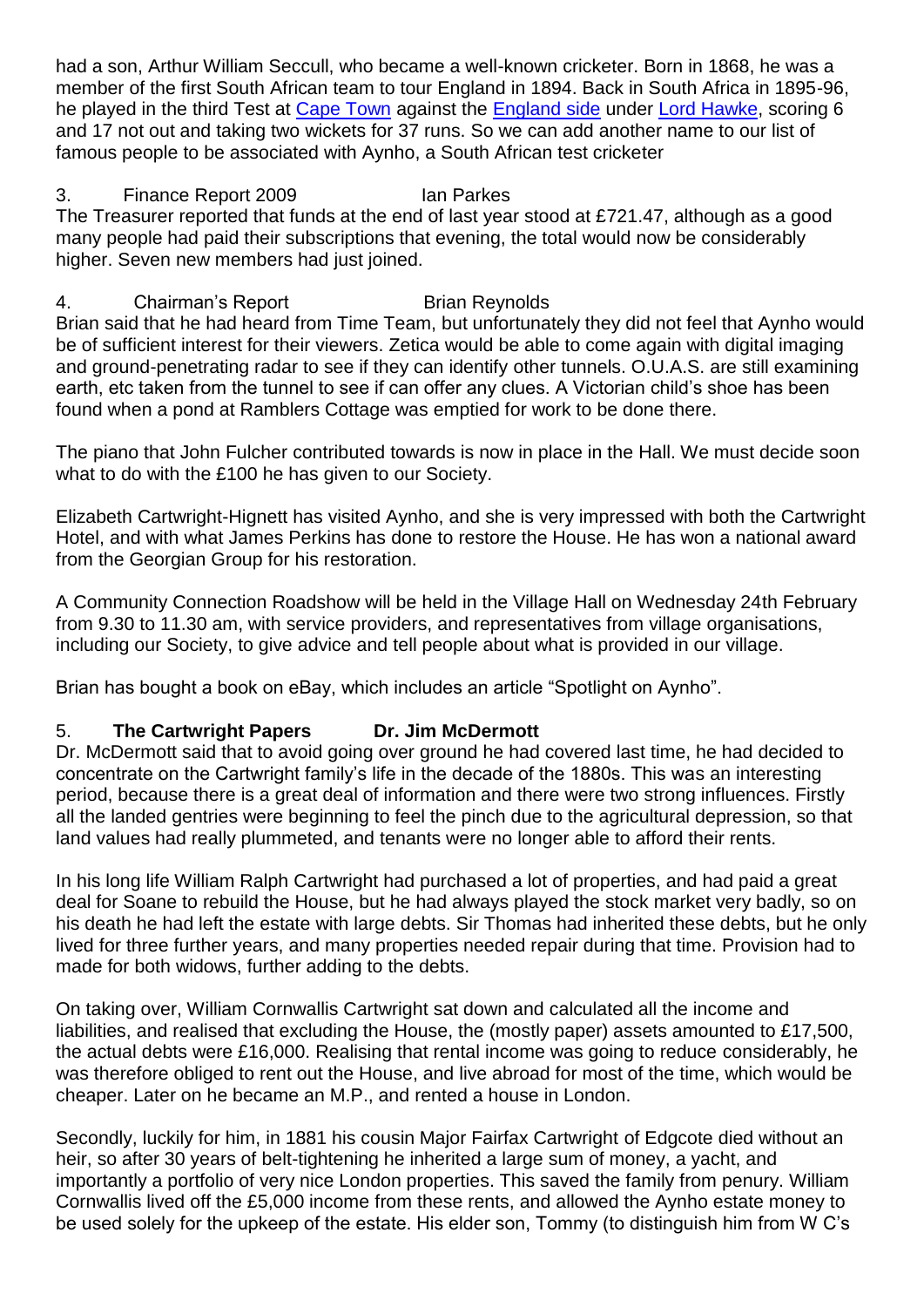brother Thomas), received £3,000 per annum plus Brackley House. The other son, Fairfax, received £500 a year.

William Cornwallis was not a typical English squire. He was half German; he had married a German, and was very fond of them. Both his sons had been sent to school there, where they had mingled with the German imperial family, and they knew the man who was going to become Kaiser. Tommy didn't like Germans, and Fairfax spent most of his time as Viennese ambassador writing to his government to warn them of Germany's ambitions.

William Cornwallis was a great worrier. He worried about the future, about England's position in the world, and often about the Irish, who were causing great problems at that time. Tommy on the other hand lived only for hunting, shooting and fishing. Fairfax was very widely travelled. He didn't keep a diary, but he did correspond a lot.

Tommy went to take the waters in Bad Homburg, and a childhood liver infection flared up, which may have been a major contributory factor of his committing suicide a few years later.

Having failed his Cambridge exams, Fairfax seemed set to be a failure, but he took an exam for the diplomatic service. His career soon took off, and he went on to hold several good posts.

William Cornwallis had left the handling of the Aynho estate to his brother Thomas, who had inherited Newbottle House, so most of his time was devoted to politics. However in 1885 his parliamentary career stalled when he voted against his party's Home Rule for Ireland. Twice he tried to stand as an independent, but did not succeed. Despite his stand on this, he was quite prepared for the Irish church to be disestablished, and he had discussions with cardinals about this.

He started to get more involved in the Aynho estate, but he had frequent arguments with Thomas, and later on Tommy as well, as he was always reluctant to consider reducing farm rents, which the other two kept reminding him was essential.

Tommy travelled widely in both Canada and America, and his diaries are full of comments on railways, liners and the various cities, etc that he came across.

Correspondence from Fairfax was quite copious, and he kept reminding people that his diplomatic salary was not huge, so he was short of money.

In Aynho one of the problems was flu, which seemed to strike most people each year. By 1889 financially the Aynho overdraft still stood at over £2,500, and rent arrears were £1,420. Some nonpayers were evicted, and gradually the Cartwrights tried to buy back Aynho properties that had been sold to tenants by Shakerley Marmion many years earlier.

W C began to entertain in the old-fashioned manner, including winter shooting parties attended by groups of Germans, and by British parliamentarians. All other times of the year he was abroad.

His wife Clementine died in June 1890, and although he was to live for a further 25 years, he was never quite the same after this. He took less interest in the Aynho estate, and Tommy took over until his death in 1896. His sister, Roma, became her father's caretaker, not a role that she would have chosen, as it condemned her to being a spinster. After Tommy's suicide, Fairfax helped by taking over some of the running of the estate. He had wanted a baronetcy, but this was not to be.

Dr. McDermott invited anyone to visit the Northamptonshire Records Office to inspect any records in detail. It is at Wootton Hall Park, Northampton, NN4 8BQ. It would be helpful to telephone 01604 – 762129 in advance, so that the particular box of documents needed could be got ready for them.